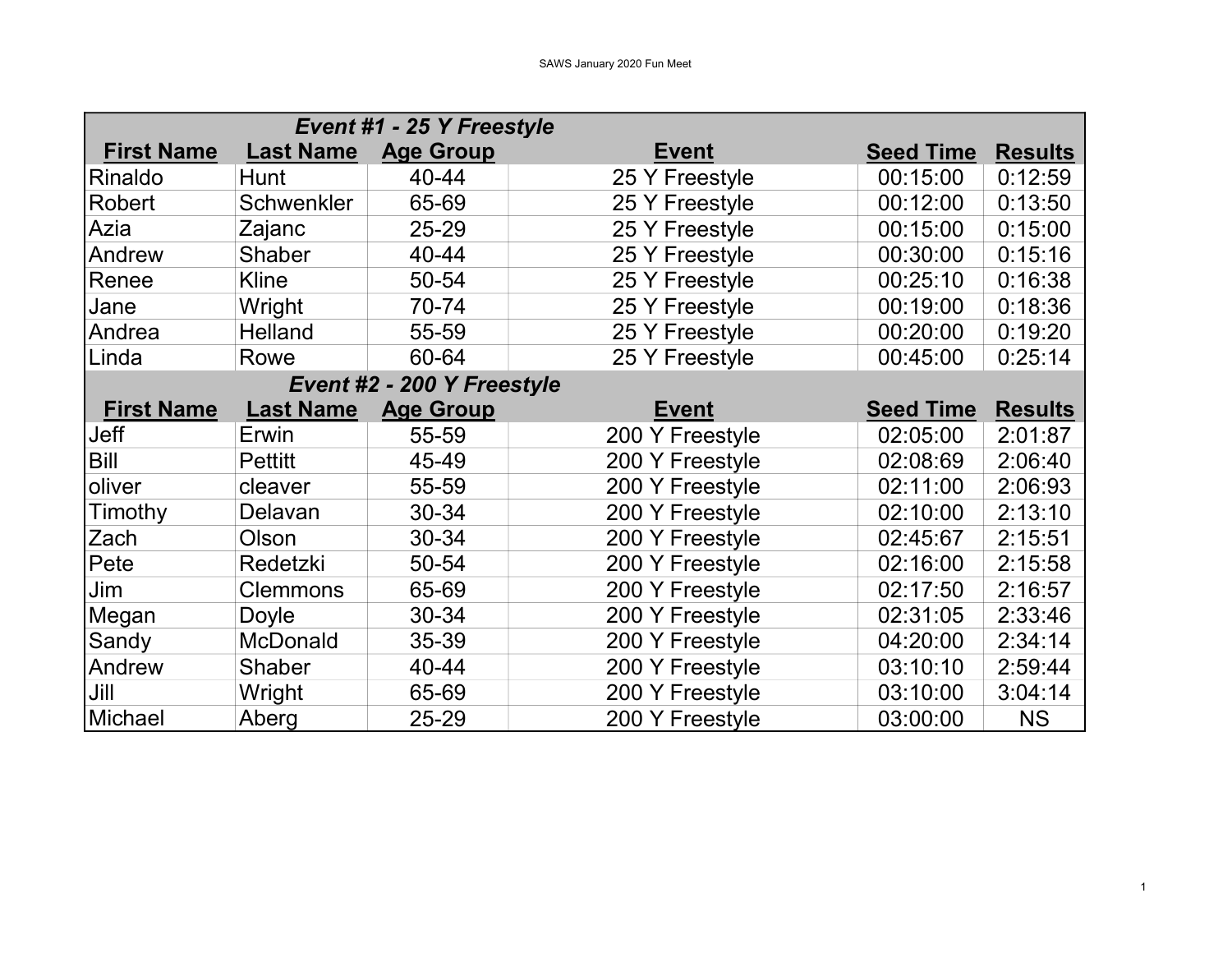| <b>First Name</b>          | <b>Last Name</b> | <b>Age Group</b>            | <b>Event</b>       | <b>Seed Time</b> | <b>Results</b> |  |
|----------------------------|------------------|-----------------------------|--------------------|------------------|----------------|--|
| Event #3 - 50 Y Backstroke |                  |                             |                    |                  |                |  |
| <b>First Name</b>          | <b>Last Name</b> | <b>Age Group</b>            | <b>Event</b>       | <b>Seed Time</b> | <b>Results</b> |  |
| Blossom                    | <b>Johnston</b>  | 60-64                       | 50 Y Backstroke    | 00:36:00         | 00:35:13       |  |
| Robin                      | Rowe             | 55-59                       | 50 Y Backstroke    | 00:38:00         | 00:37:51       |  |
| Azia                       | Zajanc           | 25-29                       | 50 Y Backstroke    | 00:34:00         | 00:37:99       |  |
| Jill                       | Wright           | 65-69                       | 50 Y Backstroke    | 00:47:00         | 00:46:71       |  |
|                            |                  | Event #4 - 100 Y Breastroke |                    |                  |                |  |
| <b>First Name</b>          | <b>Last Name</b> | <b>Age Group</b>            | <b>Event</b>       | <b>Seed Time</b> | <b>Results</b> |  |
| Timothy                    | Delavan          | 30-34                       | 100 Y Breaststroke | 01:24:00         | 01:16:70       |  |
| Scott                      | Carrell          | 55-59                       | 100 Y Breaststroke | 01:21:37         | 01:18:92       |  |
| Sandy                      | <b>McDonald</b>  | 35-39                       | 100 Y Breaststroke | 02:01:00         | 01:27:32       |  |
| Robin                      | Rowe             | 55-59                       | 100 Y Breaststroke | 01:20:00         | 01:27:96       |  |
| Megan                      | Doyle            | 30-34                       | 100 Y Breaststroke | 01:31:38         | 01:36:17       |  |
| <b>Mike</b>                | <b>Shalz</b>     | 55-59                       | 100 Y Breaststroke | 01:31:00         | <b>NS</b>      |  |
|                            |                  | <b>Event #5 - 50 Y Fly</b>  |                    |                  |                |  |
| <b>First Name</b>          | <b>Last Name</b> | <b>Age Group</b>            | <b>Event</b>       | <b>Seed Time</b> | <b>Results</b> |  |
| Rinaldo                    | Hunt             | 40-44                       | 50 Y Butterfly     | 00:30:00         | 0:29:20        |  |
| Zach                       | Olson            | 30-34                       | 50 Y Butterfly     | 00:40:00         | 00:30:82       |  |
| Robert                     | Schwenkler       | 65-69                       | 50 Y Butterfly     | 00:33:00         | 0:35:52        |  |
| Sandy                      | <b>McDonald</b>  | 35-39                       | 50 Y Butterfly     | 01:30:00         | 0:36:09        |  |
| Andrea                     | Helland          | 55-59                       | 50 Y Butterfly     | 01:00:00         | 00:51:88       |  |
| Jane                       | Wright           | 70-74                       | 50 Y Butterfly     | 00:53:05         | 0:53:22        |  |
| <b>Mike</b>                | <b>Shalz</b>     | 55-59                       | 50 Y Butterfly     | 00:36:00         | <b>NS</b>      |  |
| Michael                    | Aberg            | 25-29                       | 50 Y Butterfly     | 01:00:00         | <b>NS</b>      |  |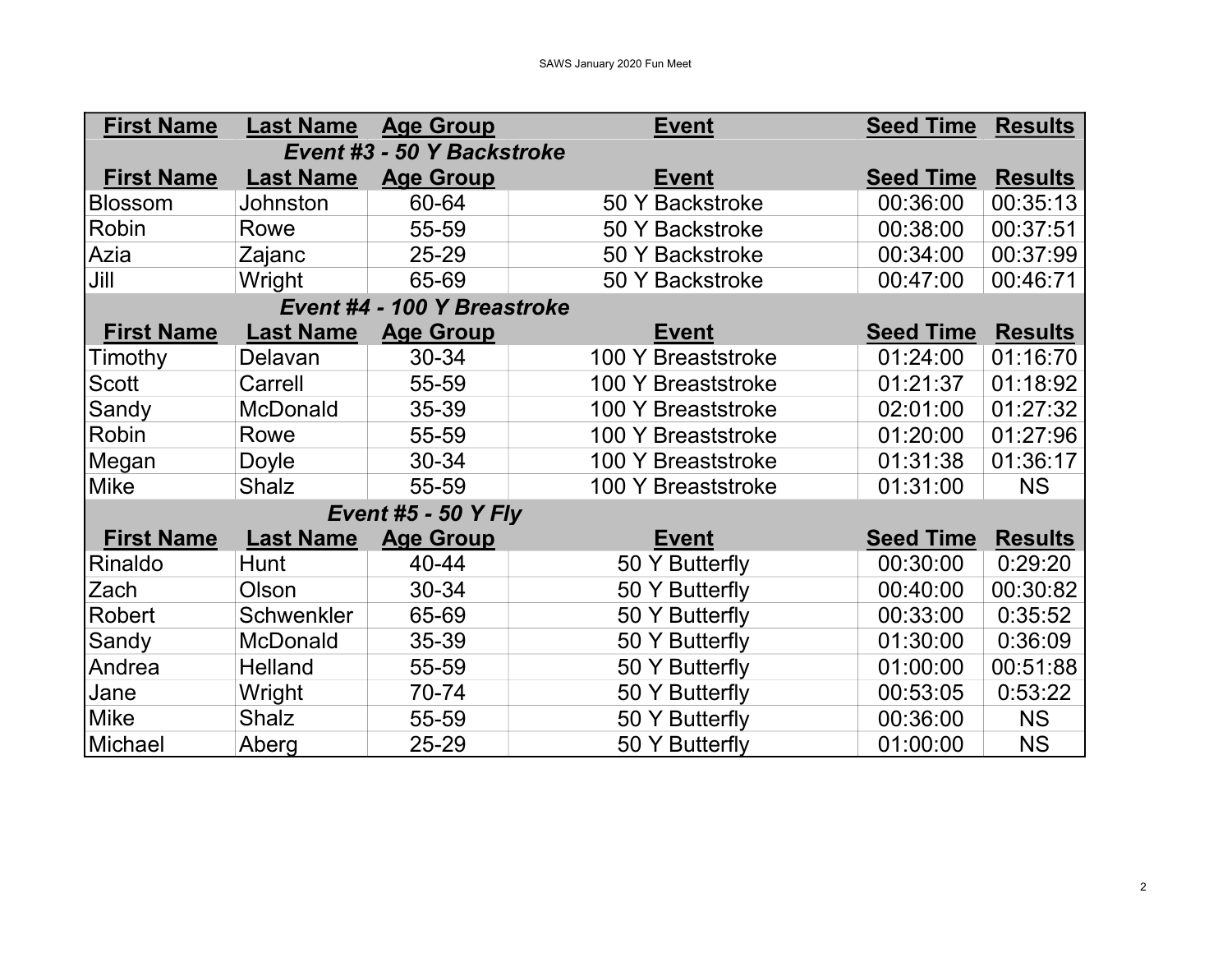| <b>First Name</b>            | <b>Last Name</b> | <b>Age Group</b>           | <b>Event</b>                    | <b>Seed Time</b> | <b>Results</b> |  |
|------------------------------|------------------|----------------------------|---------------------------------|------------------|----------------|--|
| Event #6 - 25 Y Breaststroke |                  |                            |                                 |                  |                |  |
| <b>First Name</b>            | <b>Last Name</b> | <b>Age Group</b>           | <b>Event</b>                    | <b>Seed Time</b> | <b>Results</b> |  |
| Azia                         | Zajanc           | 25-29                      | 25 Y Breaststroke               | 00:17:00         | 00:20:95       |  |
| Andrew                       | <b>Shaber</b>    | 40-44                      | 25 Y Breaststroke               | 00:35:10         | 0:21:48        |  |
|                              |                  | Event #7 - 100 Y Freestyle |                                 |                  |                |  |
| <b>First Name</b>            | <b>Last Name</b> | <b>Age Group</b>           | <b>Event</b>                    | <b>Seed Time</b> | <b>Results</b> |  |
| <b>Bill</b>                  | <b>Pettitt</b>   | 45-49                      | 100 Y Freestyle                 | 00:58:76         | 0:57:59        |  |
| <b>Mark</b>                  | <b>Stevenson</b> | 50-54                      | 100 Y Freestyle                 | 01:00:00         | 0:59:32        |  |
| Timothy                      | Delavan          | 30-34                      | 100 Y Freestyle                 | 00:58:00         | 1:00:07        |  |
| Sandy                        | <b>McDonald</b>  | 35-39                      | 100 Y Freestyle                 | 01:45:00         | 1:04:98        |  |
| Andrew                       | <b>Shaber</b>    | 40-44                      | 100 Y Freestyle                 | 01:37:10         | 1:11:26        |  |
| Renee                        | Kline            | 50-54                      | 100 Y Freestyle                 | 01:40:10         | 1:18:10        |  |
| Andrea                       | Helland          | 55-59                      | 100 Y Freestyle                 | 01:53:00         | 1:35:72        |  |
| <b>Mike</b>                  | <b>Shalz</b>     | 55-59                      | 100 Y Freestyle                 | 01:12:00         | <b>NS</b>      |  |
| Michael                      | Aberg            | $25 - 29$                  | 100 Y Freestyle                 | 01:15:00         | <b>NS</b>      |  |
| <b>Event #8 - 200 Y Open</b> |                  |                            |                                 |                  |                |  |
| <b>First Name</b>            | <b>Last Name</b> | <b>Age Group</b>           | <b>Event</b>                    | <b>Seed Time</b> | <b>Results</b> |  |
| Jeff                         | Erwin            | $30 - 34$                  | 200 Yards Fly Back Breast or IM | 02:29:99         | 2:24:91        |  |
| oliver                       | cleaver          | 55-59                      | 200 Yards Fly Back Breast or IM | 02:32:05         | 2:27:89        |  |
| Jim                          | <b>Clemmons</b>  | 65-69                      | 200 Yards Fly Back Breast or IM | 02:37:50         | 2:40:96        |  |
| Megan                        | Doyle            | 30-34                      | 200 Yards Fly Back Breast or IM | 03:02:23         | 3:09:18        |  |
| Jill                         | Wright           | 65-69                      | 200 Yards Fly Back Breast or IM | 03:30:00         | 3:27:73        |  |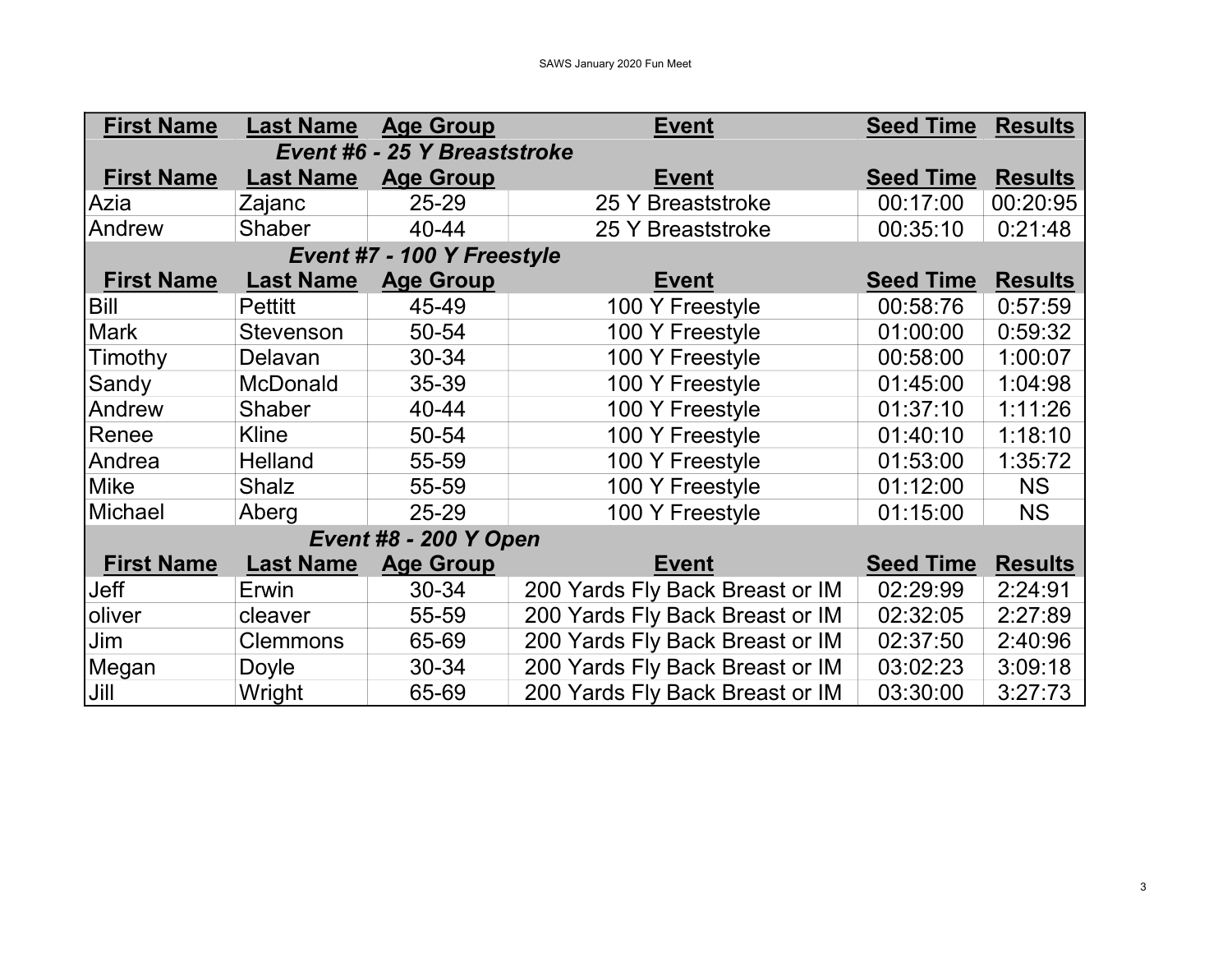| <b>First Name</b>                   | <b>Last Name</b> | <b>Age Group</b>     | <b>Event</b>            | <b>Seed Time</b> | <b>Results</b> |  |
|-------------------------------------|------------------|----------------------|-------------------------|------------------|----------------|--|
| <b>Event #9 - 50 Y Breaststroke</b> |                  |                      |                         |                  |                |  |
| <b>First Name</b>                   | <b>Last Name</b> | <b>Age Group</b>     | <b>Event</b>            | <b>Seed Time</b> | <b>Results</b> |  |
| Rinaldo                             | <b>Hunt</b>      | 40-44                | 50 Y Breaststroke       | 00:34:00         | 0:34:08        |  |
| <b>Blossom</b>                      | Johnston         | 60-64                | 50 Y Breaststroke       | 00:40:00         | 0:40:20        |  |
| Azia                                | Zajanc           | 25-29                | 50 Y Breaststroke       | 00:40:00         | 0:44:70        |  |
| Robin                               | Rowe             | 55-59                | 50 Y Breaststroke       | 00:39:00         | <b>NS</b>      |  |
| Andrew                              | Shaber           | 40-44                | 50 Y Breaststroke       | 01:30:10         | <b>NS</b>      |  |
| <b>Mike</b>                         | <b>Shalz</b>     | 55-59                | 50 Y Breaststroke       | 42:00:00         | <b>NS</b>      |  |
|                                     |                  | Event #10 - 100 Y IM |                         |                  |                |  |
| <b>First Name</b>                   | <b>Last Name</b> | <b>Age Group</b>     | <b>Event</b>            | <b>Seed Time</b> | <b>Results</b> |  |
| Bill                                | <b>Pettitt</b>   | 45-49                | 100 Y Individual Medley | 01:10:37         | 1:10:03        |  |
| Scott                               | Carrell          | 55-59                | 100 Y Individual Medley | 01:07:05         | 1:10:52        |  |
| Rinaldo                             | <b>Hunt</b>      | 40-44                | 100 Y Individual Medley | 01:20:00         | 1:11:01        |  |
| Timothy                             | Delavan          | 30-34                | 100 Y Individual Medley | 01:07:00         | 1:11:13        |  |
| Jim                                 | <b>Clemmons</b>  | 65-69                | 100 Y Individual Medley | 01:13:50         | 1:13:11        |  |
| Robin                               | Rowe             | 55-59                | 100 Y Individual Medley | 01:16:00         | 1:17:23        |  |
| Sandy                               | <b>McDonald</b>  | 35-39                | 100 Y Individual Medley | 02:20:00         | 1:20:20        |  |
| Robert                              | Schwenkler       | 65-69                | 100 Y Individual Medley | 01:30:00         | 1:28:04        |  |
| Jane                                | Wright           | 70-74                | 100 Y Individual Medley | 01:47:52         | 1:47:93        |  |
| <b>Mike</b>                         | <b>Shalz</b>     | 55-59                | 100 Y Individual Medley | 01:27:00         | <b>NS</b>      |  |
| Michael                             | Aberg            | 25-29                | 100 Y Individual Medley | 01:30:00         | <b>NS</b>      |  |
| Event #11 - 25 Y Backstroke         |                  |                      |                         |                  |                |  |
| <b>First Name</b>                   | <b>Last Name</b> | <b>Age Group</b>     | <b>Event</b>            | <b>Seed Time</b> | <b>Results</b> |  |
| Azia                                | Zajanc           | 25-29                | 25 Y Backstroke         | 00:17:00         | 0:18:52        |  |
| Linda                               | Rowe             | 60-64                | 25 Y Backstroke         | 00:46:00         | 00:35:88       |  |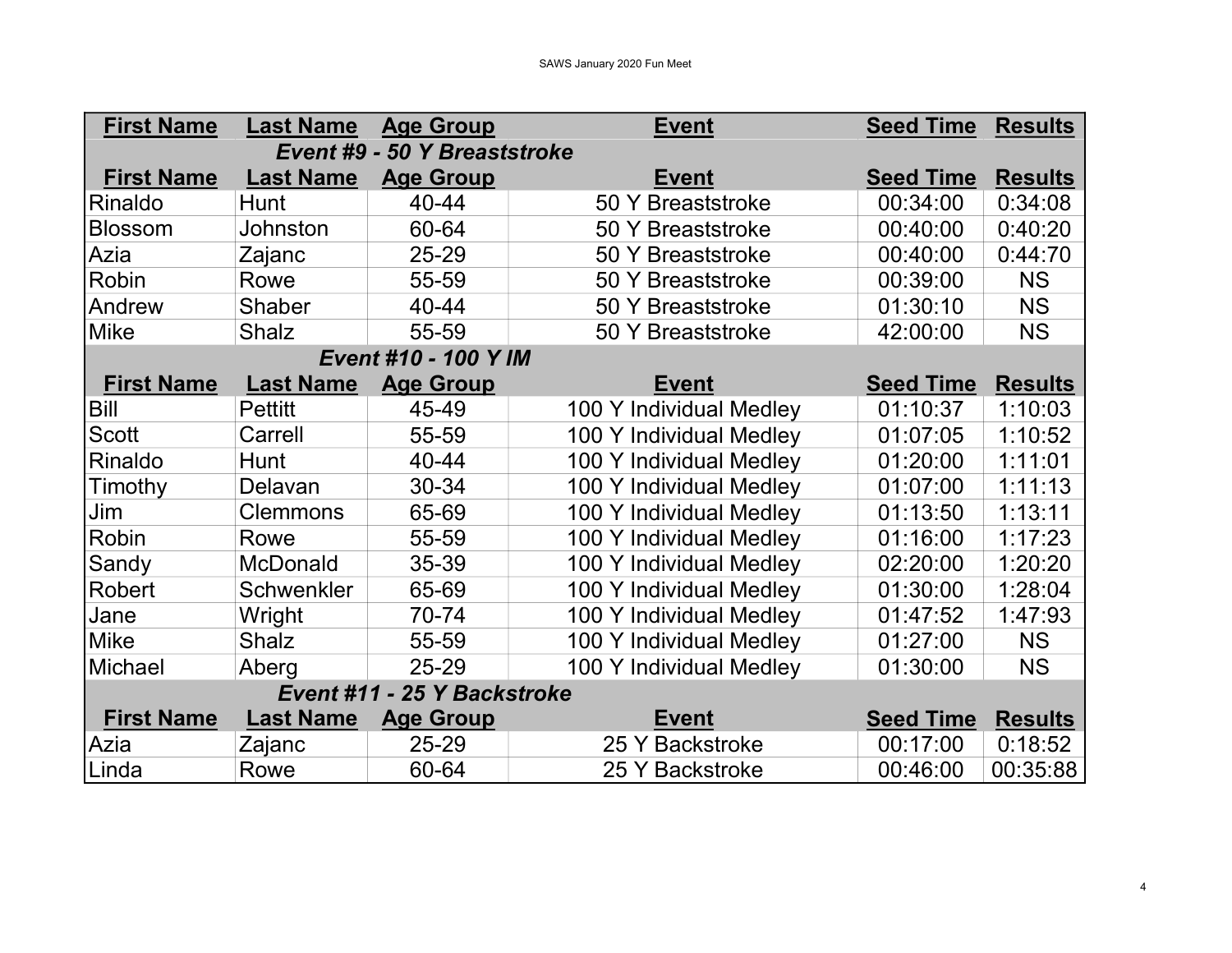| <b>First Name</b>                                      | <b>Last Name</b> | <b>Age Group</b> | <b>Event</b>               | <b>Seed Time Results</b> |                |  |  |
|--------------------------------------------------------|------------------|------------------|----------------------------|--------------------------|----------------|--|--|
| Event #12 - 500 Y Freestyle                            |                  |                  |                            |                          |                |  |  |
| <b>First Name</b>                                      | <b>Last Name</b> | <b>Age Group</b> | <b>Event</b>               | <b>Seed Time</b>         | <b>Results</b> |  |  |
| Jeff                                                   | Erwin            | 30-34            | 500 Y Freestyle            | 05:40:00                 | 5:20:59        |  |  |
| Pete                                                   | Redetzki         | 50-54            | 500 Y Freestyle            | 06:10:00                 | 6:06:03        |  |  |
| Jim                                                    | <b>Clemmons</b>  | 65-69            | 500 Y Freestyle            | 06:14:50                 | 6:09:09        |  |  |
| Timothy                                                | Delavan          | 30-34            | 500 Y Freestyle            | 00:12:00                 | 6:20:15        |  |  |
| <b>Blossom</b>                                         | <b>Johnston</b>  | 60-64            | 500 Y Freestyle            | 07:00:00                 | 7:39:80        |  |  |
| Jill                                                   | Wright           | 65-69            | 500 Y Freestyle            | 07:40:00                 | 8:04:07        |  |  |
| <b>Event #13 - 25 Y Fly</b>                            |                  |                  |                            |                          |                |  |  |
| <b>First Name</b>                                      | <b>Last Name</b> | <b>Age Group</b> | <b>Event</b>               | <b>Seed Time</b>         | <b>Results</b> |  |  |
| Timothy                                                | Delavan          | 30-34            | 25 Y Butterfly             | 00:12:00                 | 0:14:17        |  |  |
| <b>Robert</b>                                          | Schwenkler       | 65-69            | 25 Y Butterfly             | 00:14:00                 | 0:15:13        |  |  |
| Megan                                                  | Doyle            | 30-34            | 25 Y Butterfly             | 00:19:05                 | 00:16:90       |  |  |
| Andrea                                                 | Helland          | 55-59            | 25 Y Butterfly             | 00:20:00                 | 0:21:42        |  |  |
| Jane                                                   | Wright           | 70-74            | 25 Y Butterfly             | 00:28:00                 | 0:24:24        |  |  |
| Combined Events #14 (100 Fly) & #15 (100 Y Backstroke) |                  |                  |                            |                          |                |  |  |
| <b>First Name</b>                                      | <b>Last Name</b> | <b>Age Group</b> | <b>Event</b>               | <b>Seed Time</b>         | <b>Results</b> |  |  |
| Oliver                                                 | <b>Cleaver</b>   | 55-59            | 100 Y Butterfly            | 01:06:00                 | 1:05:27        |  |  |
| <b>Scott</b>                                           | Carrell          | 55-59            | 100 Yard Backstroke        | 01:13:78                 | 1:13:71        |  |  |
| Zach                                                   | Olson            | 30-34            | 100 Y Butterfly            | 01:22:02                 | 1:17:03        |  |  |
| Jane                                                   | Wright           | 70-74            | <b>100 Yard Backstroke</b> | 01:47:28                 | 1:29:25        |  |  |